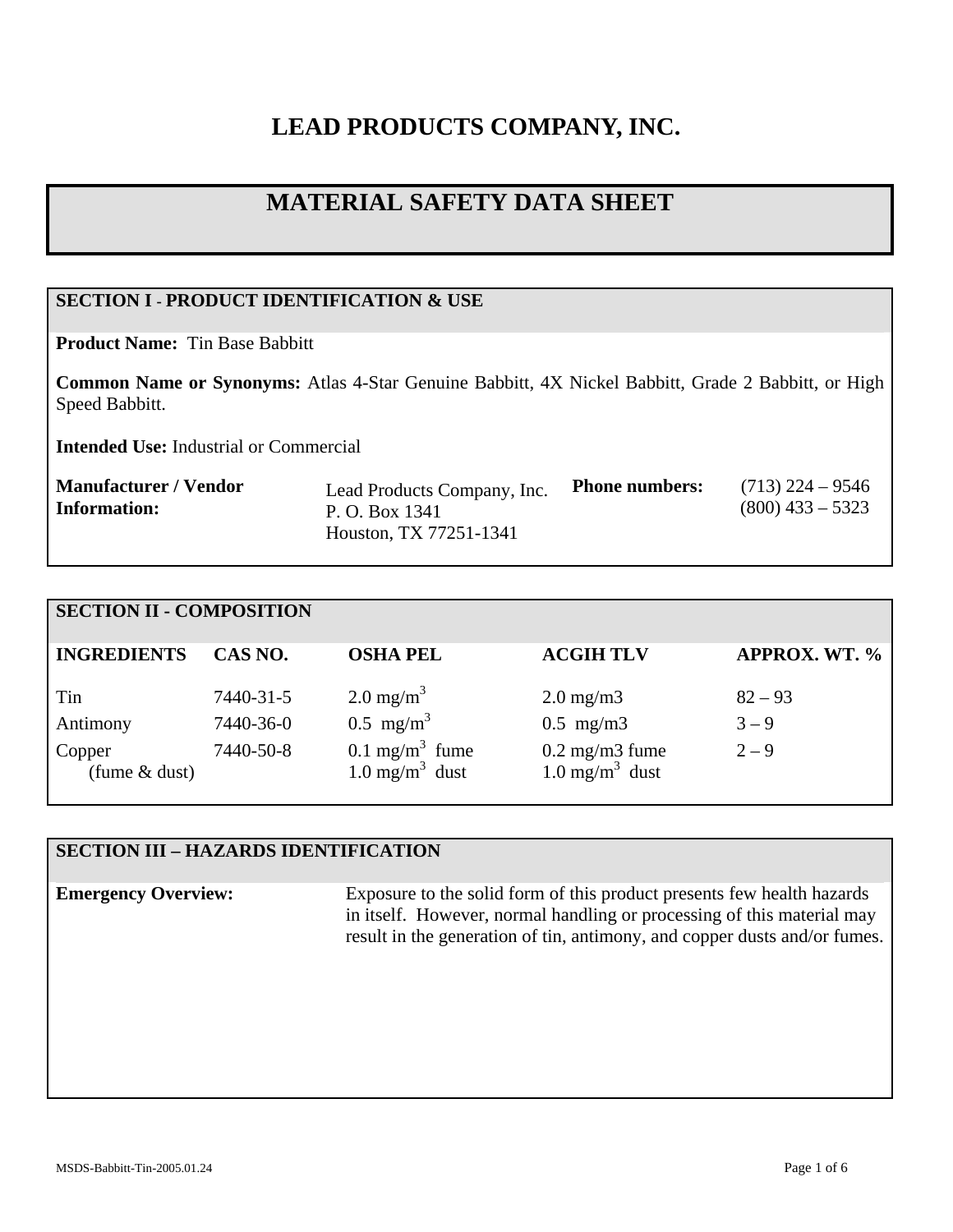# **SECTION III – HAZARDS IDENTIFICATION (continued)**

| <b>Acute Exposure:</b><br>(Severe Short-Term) | Acute over exposure to tin can cause irritation of the eyes, skin, mucous<br>membranes and respiratory system. Acute overexposure to antimony<br>can cause upper respiratory tract irritation and systemic antimony<br>poisoning with symptoms including abdominal cramps, nausea,<br>dizziness, dry throat and various nervous complaints such as<br>sleeplessness, irritability, and muscular pains. Repeated skin contact<br>with antimony may result in dermatitis, and eye contact may cause<br>severe eye irritation. Copper may cause skin and hair discoloration.<br>Inhalation of copper dust may cause changes in the gums and mucous<br>lining of the mouth which is generally attributable to localized tissue<br>effect rather than general toxicity. |  |  |
|-----------------------------------------------|--------------------------------------------------------------------------------------------------------------------------------------------------------------------------------------------------------------------------------------------------------------------------------------------------------------------------------------------------------------------------------------------------------------------------------------------------------------------------------------------------------------------------------------------------------------------------------------------------------------------------------------------------------------------------------------------------------------------------------------------------------------------|--|--|
| <b>Chronic Exposure:</b><br>(Prolonged)       | Chronic overexposure to tin can result in benign pneumoconiosis<br>(stannois). This form of pneumoconiosis produces progressive x-ray<br>changes of the lungs as long as exposure exists, but there is no<br>distinctive fibrosis, no evidence of disability and no special<br>complicating factors. Chronic overexposure to antimony can lead to<br>liver and kidney damage and central nervous system disorders.<br>Antimony can cause eye and skin irritation, and dermatitis.                                                                                                                                                                                                                                                                                  |  |  |
| <b>Carcinogenicity:</b>                       | NTP: No<br>IARC: No<br><b>OSHA: No</b>                                                                                                                                                                                                                                                                                                                                                                                                                                                                                                                                                                                                                                                                                                                             |  |  |
| Eye:                                          | Dust, vapor and/or fume may cause irritation.                                                                                                                                                                                                                                                                                                                                                                                                                                                                                                                                                                                                                                                                                                                      |  |  |
| <b>Skin Contact:</b>                          | Dust, vapor and/or fume may cause irritation.                                                                                                                                                                                                                                                                                                                                                                                                                                                                                                                                                                                                                                                                                                                      |  |  |
| <b>Skin Absorption:</b>                       | Dust, vapor and/or fume are not readily absorbed through the skin.                                                                                                                                                                                                                                                                                                                                                                                                                                                                                                                                                                                                                                                                                                 |  |  |
| <b>Inhalation:</b>                            | Dust, vapor and/or fume may be irritating to the respiratory system, and<br>can result in both acute and chronic overexposure.                                                                                                                                                                                                                                                                                                                                                                                                                                                                                                                                                                                                                                     |  |  |
| <b>Ingestion:</b>                             | Dust, vapor and/or fume may be absorbed through the digestive system,<br>and can result in both acute and chronic overexposure.                                                                                                                                                                                                                                                                                                                                                                                                                                                                                                                                                                                                                                    |  |  |

# **SECTION IV- EMERGENCY AND FIRST AID PROCEDURES**

| Eye:                 | Flush well with running water to remove particulate (s). If irritation<br>persists, get medical attention.        |
|----------------------|-------------------------------------------------------------------------------------------------------------------|
| <b>Skin Contact:</b> | Follow normal hygiene $\&$ first aid procedures - wash with soap and<br>water.                                    |
| <b>Inhalation:</b>   | Remove from exposure. Get medical attention if experiencing effects of<br>overexposure. See Section III.          |
| <b>Ingestion:</b>    | Give water; induce vomiting only in a conscious non-convulsing<br>individual; obtain immediate medical attention. |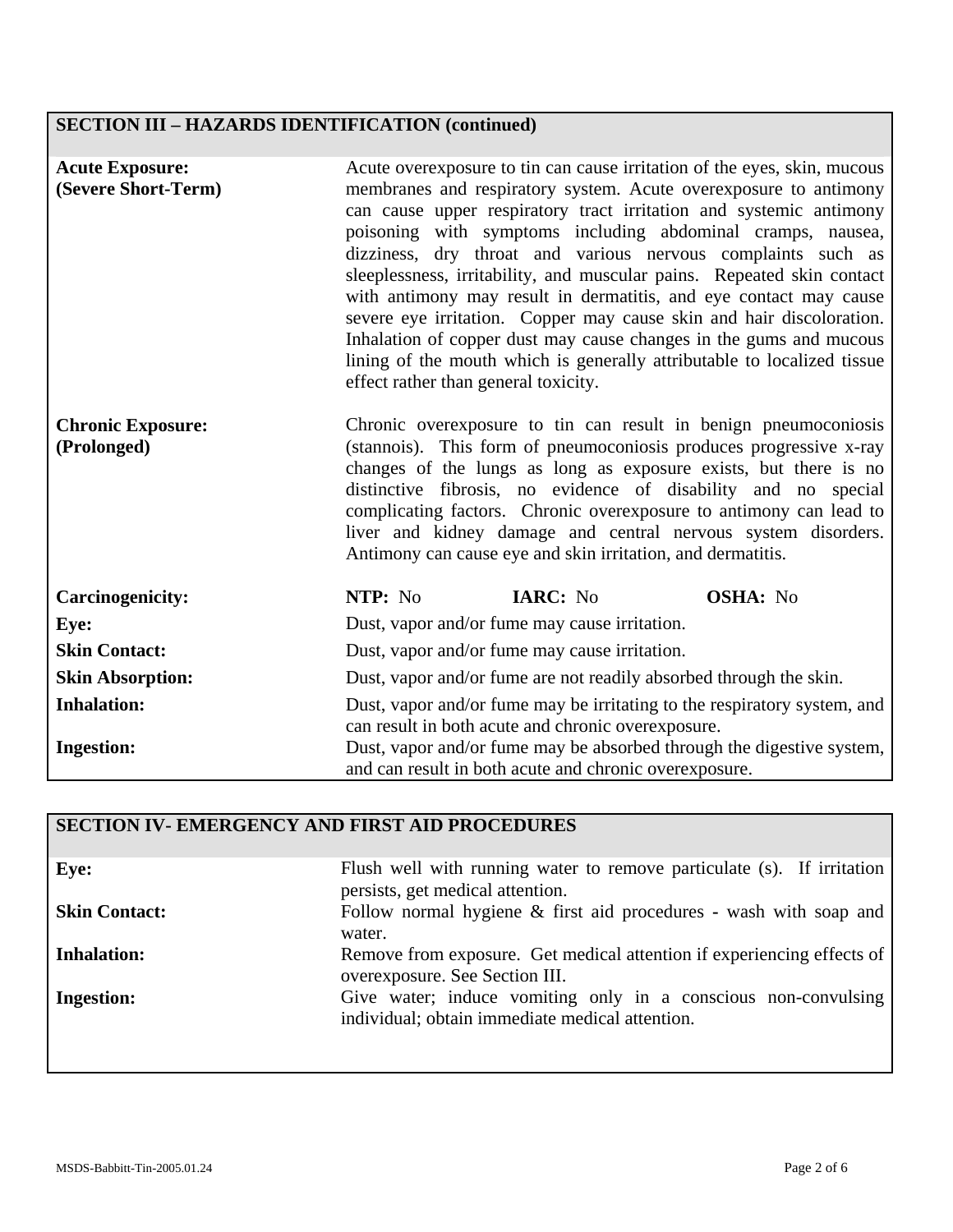### **SECTION V- FIRE AND EXPLOSION HAZARD INFORMATION**

| <b>Flash point:</b>                      | Non-flammable                                                                                                         |
|------------------------------------------|-----------------------------------------------------------------------------------------------------------------------|
| <b>Flammable limits:</b>                 | Not applicable                                                                                                        |
| <b>Extinguishing media:</b>              | Dry chemical, CO2 should be used on surrounding fire.                                                                 |
|                                          | Do not use water on fires where molten metal is present.                                                              |
| <b>Special fire fighting procedures:</b> | Use approved full-face piece self-contained breathing apparatus $\&$ full<br>protective clothing if involved in fire. |
| Unusual fire & explosion                 | Molten metals produce fume/dust/mist that may be toxic $\&$ /or                                                       |
| hazards:                                 | respiratory irritants. Products or dust can react vigorously w/strong                                                 |
|                                          | oxidizing agents.                                                                                                     |

#### **SECTION VI – ACCIDENTAL RELEASE MEASURES**

#### **Spill or Leak Procedures:**

- 1) Material in dust form minimize exposure. Clean-up using dustless methods (e.g., HEPA vacuum). Do not use compressed air.
- 2) Place in closed labeled containers for recycling or disposal.
- 3) Keep out of waterways.

Note: Response personnel should wear protective clothing & respiratory protection where dust/fume exposure exists.

**Other Procedures:** For large product users or operations involving large product quantities, we recommend that the purchaser establish a Spill Prevention, Control and Countermeasures (SPCC) Plan. The SPCC Plan should include procedures for proper storage as well as clean-up of spills or leaks. The procedures should conform to safe practices and provide for proper recovery and/or disposal. Depending on the quantity spilled, notification to the National Response Center (800-424-8802) may be required in case of hazardous substances. (See U.S. EPA and U.S. DOT regulations; also various state and local regulations.)

### **SECTION VII – HANDLING & STORAGE**

**Handling Information:** Practice good housekeeping procedures to prevent dust accumulations. Keep material dry, where accidental contact with acids is not possible. Avoid storage near incompatible materials (see Section X). Avoid skin contact and keep away from children & their environment, feed products, food products and domestic animals.

**Other Precautions**: Special attention is drawn to the requirements of the U.S. OSHA Respirator Standard (29 CFR 1910.134) should airborne exposures exceed the U.S. OSHA Action Level (AL) or PEL.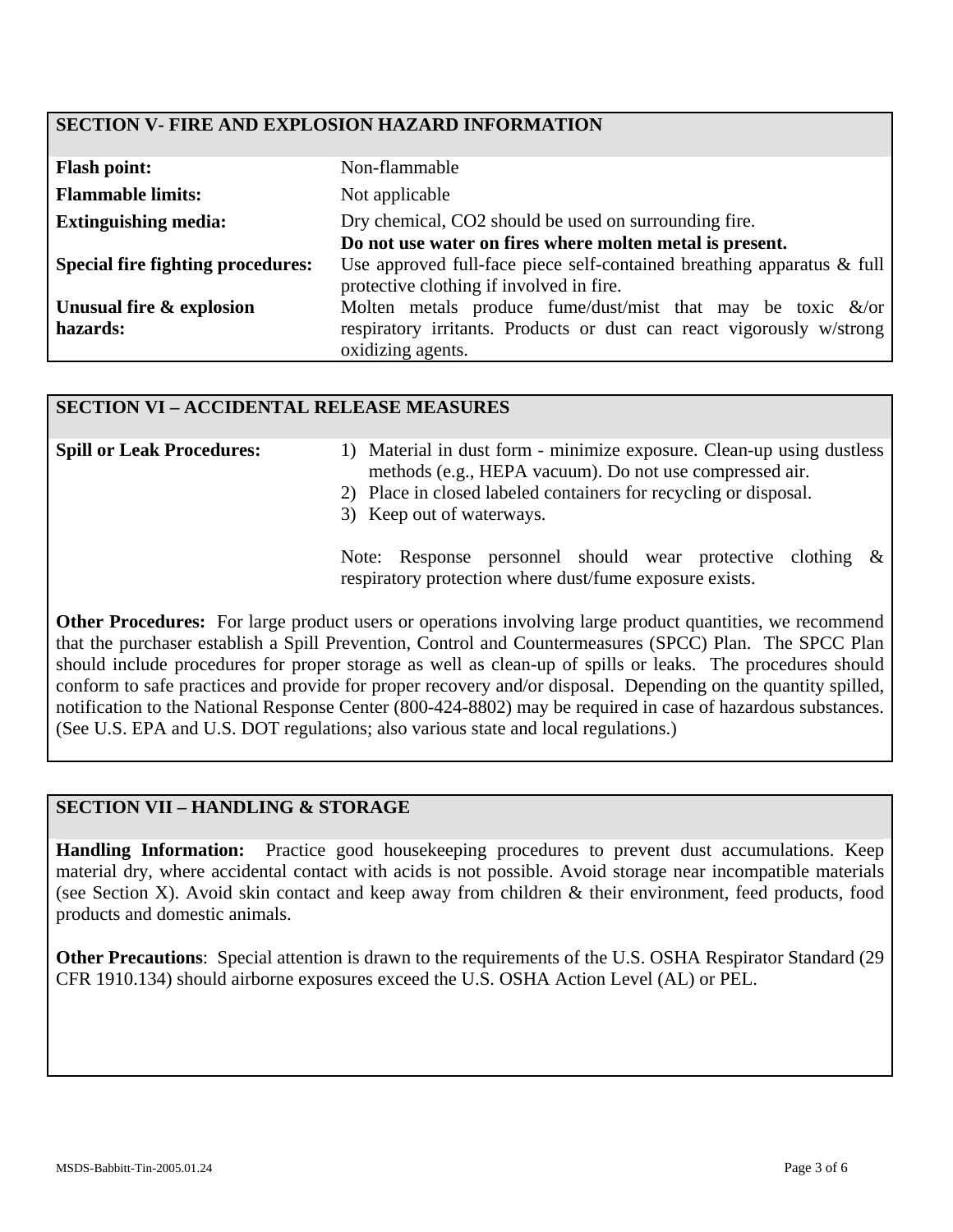## **SECTION VIII – EXPOSURE CONTROLS / PERSONAL PROTECTION**

**Respiratory Protection**: Respiratory protection is required where airborne exposures exceed U.S. OSHA /ACGIH permissible air concentrations. Respirator selection shall be made in accordance with the U.S. OSHA Respiratory Protection Standard at 29 CFR 1910.134.

**Ventilation**: Good general dilution ventilation or ventilation, as described in "industrial ventilation, a manual of recommended practice", by the American Conference of Governmental Industrial Hygienists (ACGIH), is recommended in order to maintain exposure levels below the Threshold Limit Values (TLV's) specified by U.S. OSHA or other local or state regulations.

**Protective Gloves:** Recommended for prolonged contact/heat.

**Eye Protection:** Safety glasses or goggles are recommended where the possibility of getting dust particles in the eyes exists. A face shield is recommended in areas around molten metal.

**Other Protective Equipment:** Other safety equipment should be worn as appropriate for the work environment.

**Work/Hygienic Practices**: Do not permit eating, drinking, or the use of cosmetics or tobacco products while handling or processing material or while in work areas. Practice good personal hygiene procedures. Wash hands and face thoroughly before eating, drinking, applying cosmetics, or using tobacco products. Full protective clothing is to be worn by workers and showering is required before changing into street clothes. Work clothes and equipment should remain in designated areas and never taken home or laundered with personal clothing. Avoid inhalation and ingestion of product, and activities which generate dust or fume. Keep melting temperatures as low as possible to minimize the generation of fumes.

# **SECTION IX – PHYSICAL/ CHEMICAL CHARACTERISTICS**

| <b>Appearance At Normal Conditions:</b> | Solid – Silver – White to Silver – Gray Metallic Metal |
|-----------------------------------------|--------------------------------------------------------|
| <b>Odor At Normal Conditions:</b>       | No Detectable Odor                                     |
| Specific Gravity $(H20 = 1)$ :          | $5.8 - 6.2$                                            |
| <b>Melting Point (Degrees F):</b>       | Tin – 232°; Antimony° – 630; Copper – 1083° F          |
| <b>Boiling Point (Degrees F):</b>       | Tin – 2260°; Antimony – 1380°; Copper – 2595° F        |
| <b>Solubility In Water:</b>             | Insoluble                                              |
| <b>Evaporation Rate</b>                 | Not Applicable                                         |
| <b>Vapor Density:</b>                   | Not Applicable                                         |
| <b>Vapor Pressure:</b>                  | Not Applicable                                         |
| pH:                                     | Not Applicable                                         |
|                                         |                                                        |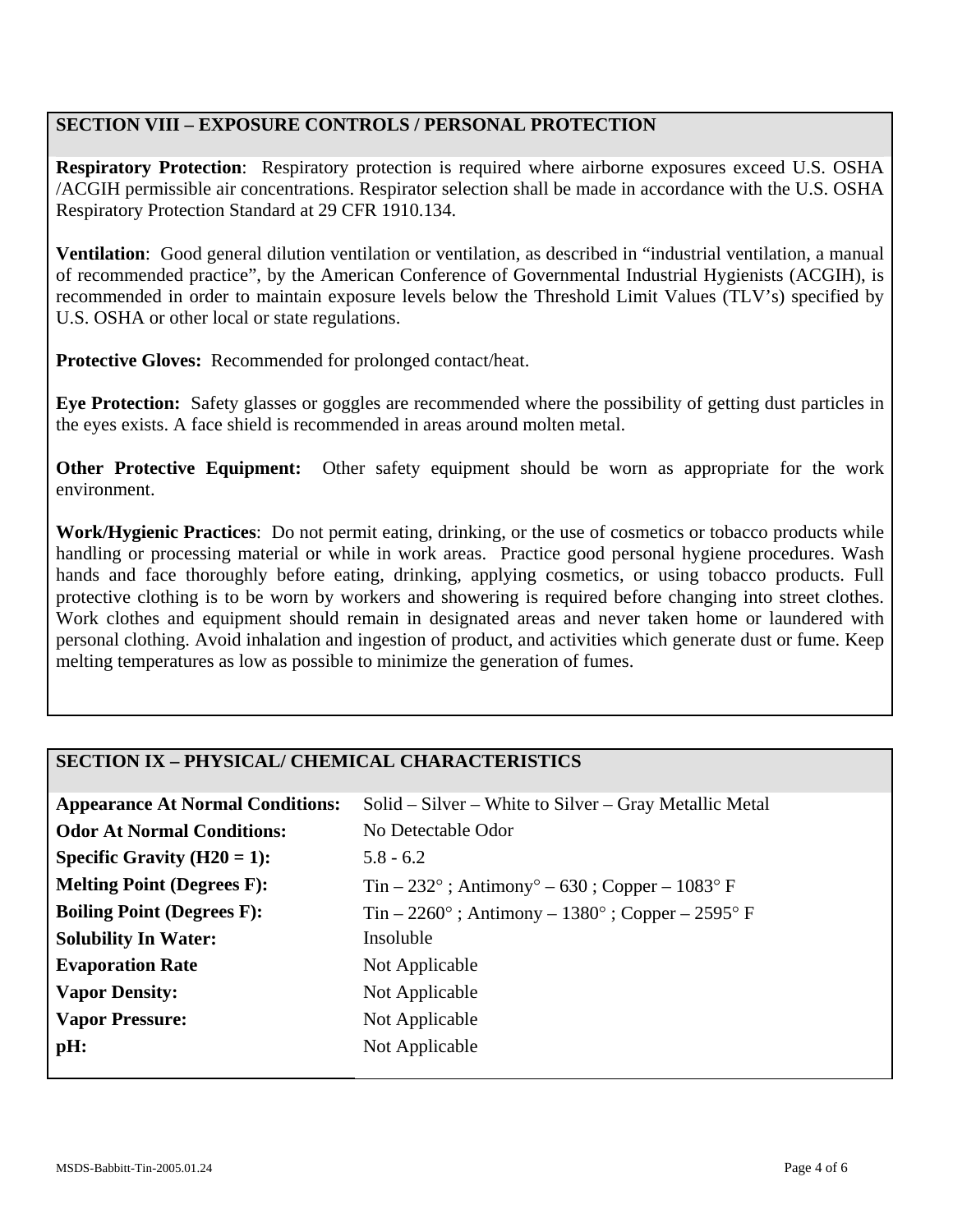| <b>SECTION X - STABILITY &amp; REACTIVITY</b>           |                                                                                                                                                                                                                                                                                                      |
|---------------------------------------------------------|------------------------------------------------------------------------------------------------------------------------------------------------------------------------------------------------------------------------------------------------------------------------------------------------------|
| <b>Stability:</b>                                       | <b>Stable</b>                                                                                                                                                                                                                                                                                        |
| <b>Conditions To Avoid:</b>                             | Not Applicable                                                                                                                                                                                                                                                                                       |
| <b>Incompatibility:</b>                                 | Chlorine, turpentine, magnesium, acetylene gas, halogen gases,<br>halides, halogenates, potassium nitrate or permanganates, strong<br>oxidizers, strong acids, bases, nascent hydrogen, reducing agents,<br>chlorine, fluorine, and bromine.<br>Never mix molten metal with water - it will explode. |
| <b>Hazardous Decomposition</b>                          | Heavy metal oxide fumes, vapor, and/or dust may be generated at                                                                                                                                                                                                                                      |
| <b>By Products:</b><br><b>Hazardous Polymerization:</b> | high temperatures.<br>Will not occur                                                                                                                                                                                                                                                                 |
|                                                         |                                                                                                                                                                                                                                                                                                      |

#### **SECTION XI – DISPOSAL CONSIDERATIONS**

**Waste disposal methods:** May have value if recycled. Dispose of toxic substances & hazardous wastes in accordance with all federal, state and/or local disposal or discharge regulations. Under the Resource Conservation and Recovery Act (RCRA), it is the responsibility of the user of the product to determine, at the time of disposal, whether the product falls under the RCRA as a hazardous waste. This is because product uses, transformations, synthesis, mixtures, etc. may cause the resulting end-product to be classified as hazardous.

#### **SECTION XII – TRANSPORTATION INFORMATION**

| <b>U.S. DOT Shipping Name:</b><br>Not regulated by U.S. DOT as shipped |  |
|------------------------------------------------------------------------|--|
| <b>Hazard Class:</b><br>Not Applicable                                 |  |
| UN / ID No.<br>Not Applicable                                          |  |
| <b>U.S. DOT Label (s)</b><br>Not Applicable                            |  |

# **SECTION XIII – REGULATORY INFORMATION**

| <b>Federal Drinking Water Standards:</b>                                                                                                                                                                                                                        | Tin:<br>Antimony:<br>Copper: | Not Established<br>$0.006$ mg/L<br>$1.3 \text{ mg/L}$ |
|-----------------------------------------------------------------------------------------------------------------------------------------------------------------------------------------------------------------------------------------------------------------|------------------------------|-------------------------------------------------------|
| <b>EPRA, SARA Title III, Section 313:</b> Yes, see Title 40 CFR Part 372<br>For chemicals subject to reporting<br>requirements (see Section II for<br>percent by weight of each toxic<br>chemical and its associated Chemical<br>Abstract System (CAS) number). |                              |                                                       |